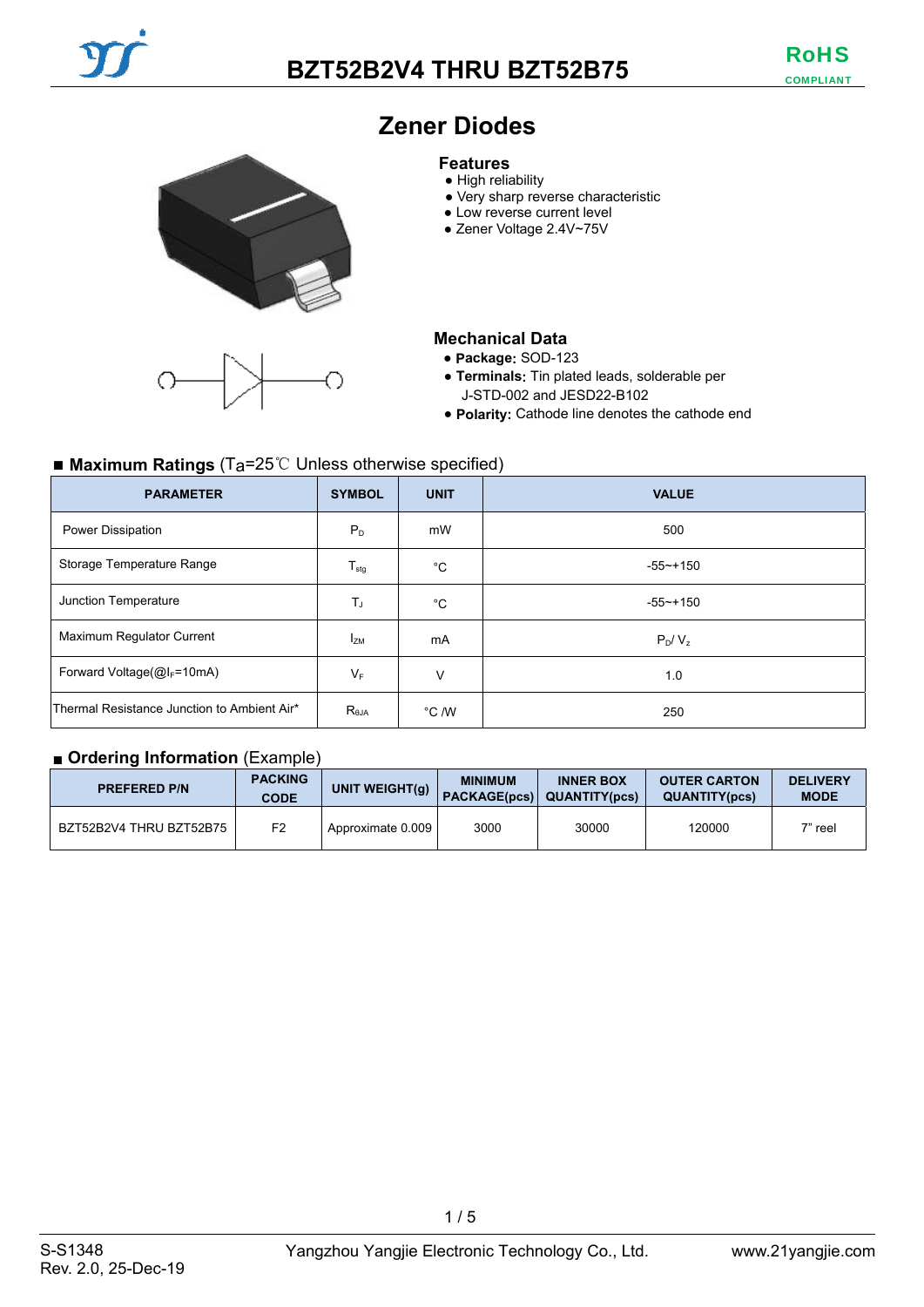# ■ **Electrical Characteristics** (T<sub>a</sub>=25℃ Unless otherwise specified)

| <b>Type Number</b> | <b>Device Marking</b> |       | $Vz$ at Iz <sub>T</sub> (V) |       | $Z_{zt}(\Omega)$ |                | $Z_{zk}(\Omega)$ |      | $I_R(\mu A) @V_R$ |          | <b>Typical Temperature</b><br>Coefficient@ IZTC<br>mV/°C |             | <b>Test</b><br>Current<br><b>IZTC</b> |
|--------------------|-----------------------|-------|-----------------------------|-------|------------------|----------------|------------------|------|-------------------|----------|----------------------------------------------------------|-------------|---------------------------------------|
|                    |                       | min.  | typ.                        | max.  | $I_{ZT}(mA)$     | max.           | $I_{zk}(mA)$     | max. | max               | $V_R(V)$ | Min                                                      | <b>Max</b>  | mA                                    |
| <b>BZT52B2V4</b>   | 2WX                   | 2.34  | 2.4                         | 2.46  | 5                | 100            | 1.0              | 600  | 45                | 1.0      | $-3.5$                                                   | 0           | 5                                     |
| <b>BZT52B2V7</b>   | 2W1                   | 2.63  | 2.7                         | 2.77  | 5                | 100            | 1.0              | 600  | 20                | 1.0      | $-3.5$                                                   | $\mathbf 0$ | 5                                     |
| <b>BZT52B3V0</b>   | 2W <sub>2</sub>       | 2.92  | 3.0                         | 3.08  | 5                | 100            | 1.0              | 600  | 10                | 1.0      | $-3.5$                                                   | 0           | 5                                     |
| BZT52B3V3          | 2W <sub>3</sub>       | 3.21  | 3.3                         | 3.39  | 5                | 95             | 1.0              | 600  | 15                | 1.0      | $-3.5$                                                   | 0           | 5                                     |
| BZT52B3V6          | <b>2W4</b>            | 3.52  | 3.6                         | 3.67  | 5                | 95             | 1.0              | 600  | 15                | 1.0      | $-3.5$                                                   | 0           | 5                                     |
| BZT52B3V9          | <b>2W5</b>            | 3.82  | 3.9                         | 3.98  | 5                | 95             | 1.0              | 600  | 10                | 1.0      | $-3.5$                                                   | 0           | 5                                     |
| BZT52B4V3          | 2W <sub>6</sub>       | 4.21  | 4.3                         | 4.39  | 5                | 95             | 1.0              | 600  | 5                 | 1.0      | $-3.5$                                                   | 0           | 5                                     |
| BZT52B4V7          | 2W7                   | 4.61  | 4.7                         | 4.79  | 5                | 78             | 1.0              | 500  | 5                 | 2.0      | $-3.5$                                                   | 0           | 5                                     |
| <b>BZT52B5V1</b>   | <b>2W8</b>            | 5.0   | 5.1                         | 5.2   | 5                | 60             | 1.0              | 480  | 0.1               | 0.8      | $-2.7$                                                   | 1.2         | 5                                     |
| BZT52B5V6          | <b>2W9</b>            | 5.49  | 5.6                         | 5.71  | 5                | 40             | 1.0              | 400  | 0.1               | 1.0      | $-2$                                                     | 2.5         | 5                                     |
| BZT52B6V2          | 2WA                   | 6.08  | 6.2                         | 6.32  | 5                | 10             | 1.0              | 150  | 0.1               | 2.0      | 0.4                                                      | 3.7         | 5                                     |
| BZT52B6V8          | 2WB                   | 6.66  | 6.8                         | 6.94  | 5                | 8              | 1.0              | 80   | 0.1               | 3.0      | 1.2                                                      | 4.5         | 5                                     |
| <b>BZT52B7V5</b>   | 2WC                   | 7.35  | 7.5                         | 7.65  | 5                | $\overline{7}$ | 1.0              | 80   | 0.1               | 5.0      | 2.5                                                      | 5.3         | 5                                     |
| <b>BZT52B8V2</b>   | 2WD                   | 8.04  | 8.2                         | 8.36  | 5                | $\overline{7}$ | 1.0              | 80   | 0.1               | 6.0      | 3.2                                                      | 6.2         | 5                                     |
| BZT52B9V1          | 2WE                   | 8.92  | 9.1                         | 9.28  | 5                | 10             | 1.0              | 100  | 0.1               | 7.0      | 3.8                                                      | 7.0         | 5                                     |
| <b>BZT52B10</b>    | 2WF                   | 9.8   | 10                          | 10.2  | 5                | 15             | 1.0              | 150  | 0.1               | 7.5      | 4.5                                                      | 8.0         | 5                                     |
| <b>BZT52B11</b>    | 2WG                   | 10.78 | 11                          | 11.22 | 5                | 20             | 1.0              | 150  | 0.1               | 8.5      | 5.4                                                      | 9.0         | 5                                     |
| BZT52B12           | 2WH                   | 11.76 | 12                          | 12.24 | 5                | 20             | 1.0              | 150  | 0.1               | 9.0      | 6.0                                                      | 10.0        | 5                                     |
| <b>BZT52B13</b>    | 2WI                   | 12.74 | 13                          | 13.3  | 5                | 25             | 1.0              | 170  | 0.1               | 10.0     | 7.0                                                      | 11.0        | 5                                     |
| <b>BZT52B15</b>    | 2WJ                   | 14.7  | 15                          | 15.3  | 5                | 30             | 1.0              | 200  | 0.1               | 11.0     | 9.2                                                      | 13.0        | 5                                     |
| <b>BZT52B16</b>    | 2WK                   | 15.68 | 16                          | 16.3  | 5                | 40             | 1.0              | 200  | 0.1               | 12       | 10.4                                                     | 14.0        | 5                                     |
| <b>BZT52B18</b>    | 2WL                   | 17.6  | 18                          | 18.4  | 5                | 50             | 1.0              | 225  | 0.1               | 14.0     | 12.4                                                     | 16.0        | 5                                     |
| <b>BZT52B20</b>    | 2WM                   | 19.6  | 20                          | 20.4  | 5                | 55             | 1.0              | 225  | 0.1               | 15.0     | 14.4                                                     | 18.0        | 5                                     |
| <b>BZT52B22</b>    | 2WN                   | 21.56 | 22                          | 22.44 | 5                | 55             | 1.0              | 250  | 0.1               | 17.0     | 16.4                                                     | 20.0        | 5                                     |
| <b>BZT52B24</b>    | 2WO                   | 23.52 | 24                          | 24.5  | 5                | 70             | 1.0              | 250  | 0.1               | 18.0     | 18.4                                                     | 22.0        | 5                                     |
| <b>BZT52B27</b>    | 2WP                   | 26.46 | 27                          | 27.54 | 5                | 80             | $1.0\,$          | 300  | 0.1               | 20.0     | 21.4                                                     | 25.3        | $\overline{2}$                        |
| <b>BZT52B30</b>    | 2WQ                   | 29.4  | 30                          | 30.6  | 5                | 80             | 1.0              | 300  | 0.1               | 22.5     | 24.4                                                     | 29.4        | $\overline{2}$                        |
| BZT52B33           | 2WR                   | 32.34 | 33                          | 33.7  | 5                | 80             | 1.0              | 325  | 0.1               | 25.0     | 27.4                                                     | 33.4        | 2                                     |
| <b>BZT52B36</b>    | 2WS                   | 35.28 | 36                          | 36.72 | 5                | 90             | 1.0              | 350  | 0.1               | 27.0     | 30.4                                                     | 37.4        | 2                                     |
| <b>BZT52B39</b>    | 2WT                   | 38.22 | 39                          | 39.8  | 5                | 90             | 1.0              | 350  | 0.1               | 29.0     | 33.4                                                     | 41.2        | $\overline{2}$                        |
| BZT52B43           | 2WU                   | 42.14 | 43                          | 43.86 | 5                | 100            | $\mathbf{1}$     | 375  | 0.1               | 32.0     | 37.6                                                     | 46.6        | $\overline{2}$                        |
| <b>BZT52B47</b>    | 2WV                   | 46.06 | 47                          | 47.94 | 5                | 110            | $\mathbf{1}$     | 375  | 0.1               | 35.0     | 42.0                                                     | 51.8        | $\overline{2}$                        |
| <b>BZT52B51</b>    | 2X1                   | 50.0  | 51                          | 52.0  | $\overline{2}$   | 180            | 0.5              | 400  | 0.05              | 35.7     | 46.6                                                     | 57.2        | 2                                     |
| <b>BZT52B56</b>    | 2X2                   | 54.9  | 56                          | 57.1  | $\overline{2}$   | 200            | 0.5              | 425  | 0.05              | 39.2     | 52.2                                                     | 63.8        | $\overline{2}$                        |
| <b>BZT52B62</b>    | X <sub>3</sub>        | 60.8  | 62                          | 63.2  | $\overline{2}$   | 215            | 0.5              | 450  | 0.05              | 43.4     | 58.8                                                     | 71.6        | 2                                     |
| <b>BZT52B68</b>    | X4                    | 66.6  | 68                          | 69.4  | 2                | 240            | 0.5              | 475  | 0.05              | 47.6     | 65.6                                                     | 79.8        | 2                                     |
| <b>BZT52B75</b>    | X5                    | 73.5  | 75                          | 76.5  | $\overline{a}$   | 255            | 0.5              | 500  | 0.05              | 52.5     | 73.4                                                     | 88.6        | $\overline{2}$                        |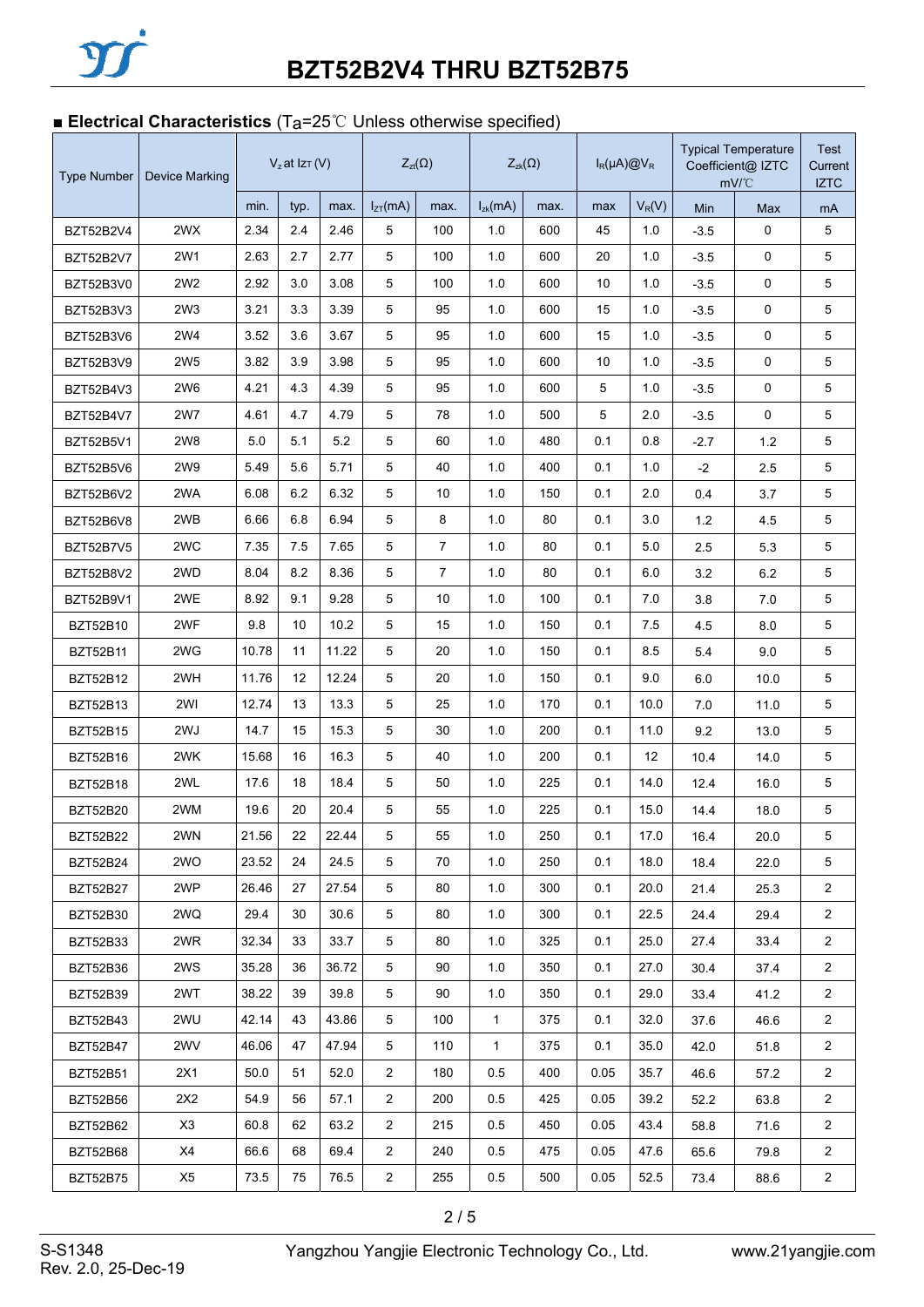

## **■ Characteristics** (Typical)



3 / 5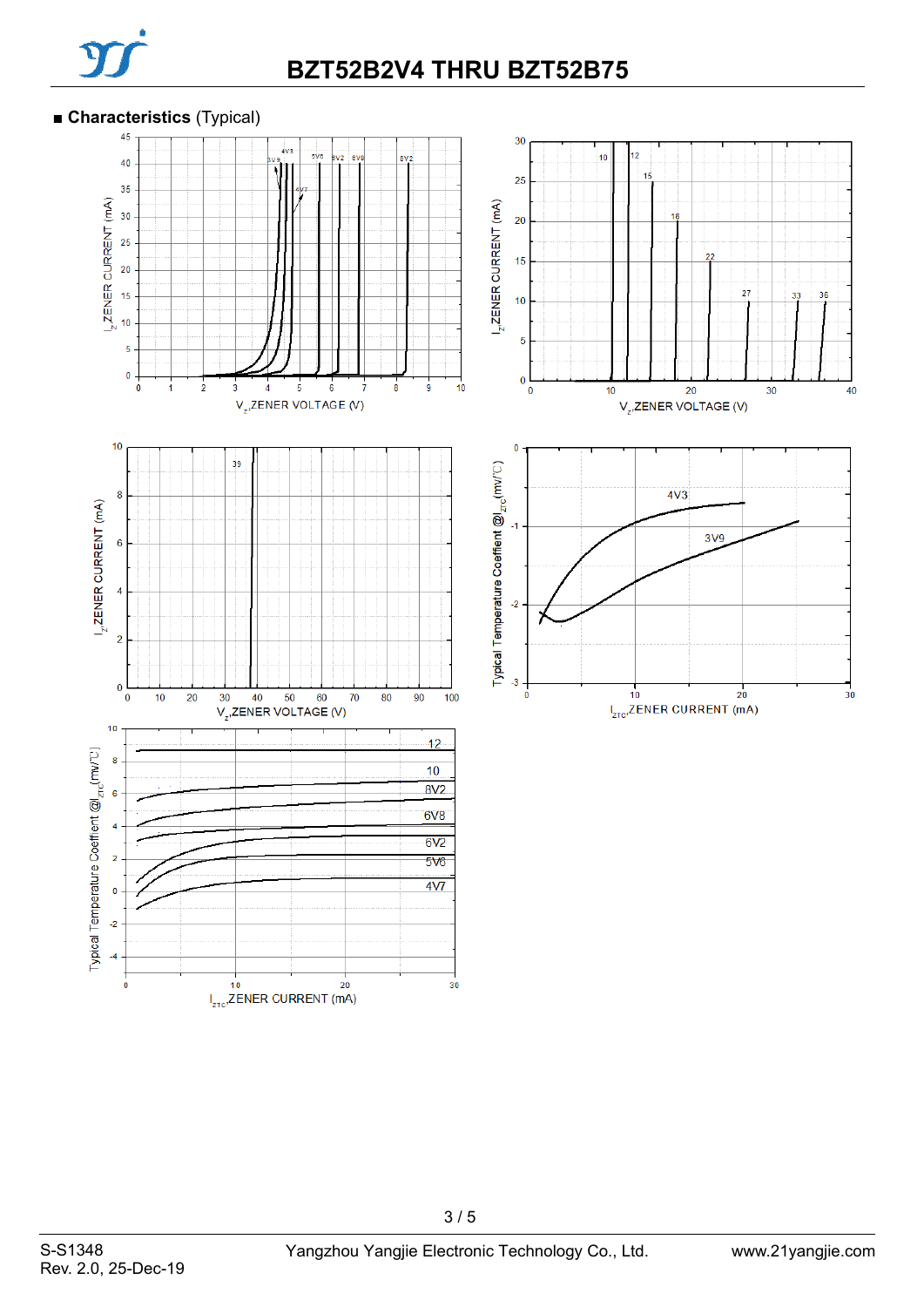

# ■ **SOD-123 Package Outline Dimensions**



|            | <b>DIMENSIONS</b> |               |            |            |  |  |  |  |  |
|------------|-------------------|---------------|------------|------------|--|--|--|--|--|
| <b>DIM</b> |                   | <b>INCHES</b> |            | <b>MM</b>  |  |  |  |  |  |
|            | <b>MIN</b>        | <b>MAX</b>    | <b>MIN</b> | <b>MAX</b> |  |  |  |  |  |
| Α          | .140              | .152          | 3.55       | 3.85       |  |  |  |  |  |
| B          | .100              | .112          | 2.55       | 2.85       |  |  |  |  |  |
| C          | .055              | .071          | 1.40       | 1.80       |  |  |  |  |  |
| D          | .                 | .053          |            | 1.35       |  |  |  |  |  |
| E          | .012              | .031          | 0.30       | .78        |  |  |  |  |  |
| G          | .006              |               | 0.15       |            |  |  |  |  |  |
| Н          | ----              | .01           | -----      | .25        |  |  |  |  |  |
| J          |                   | .006          |            | .15        |  |  |  |  |  |

# ■ SOD-123 Soldering Footprint



Unit: inches

4 / 5